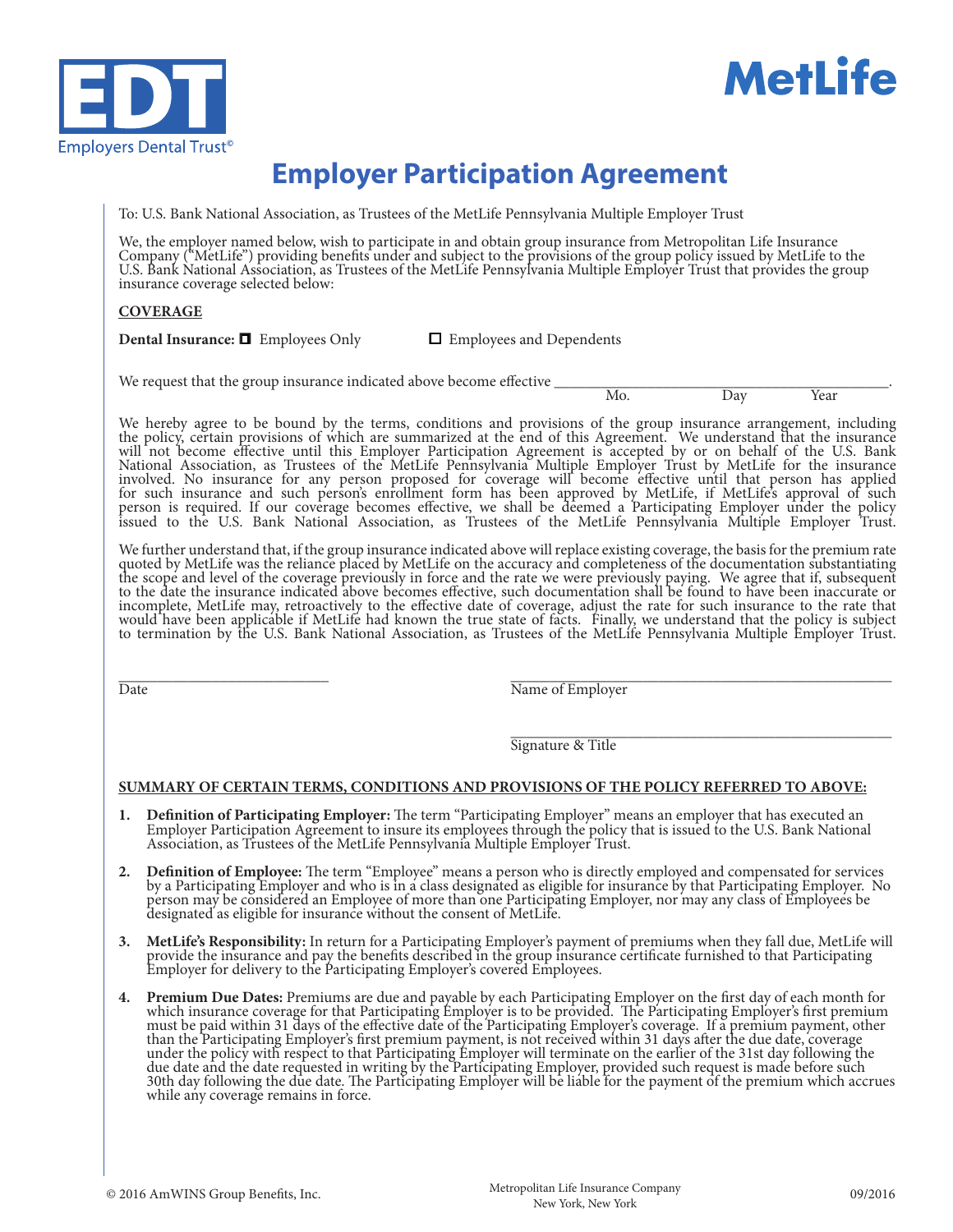



# **Employer Participation Agreement**

- 5. Change in Rates: MetLife may change any or all of the premium rates without prior notice if there is a change in the policy; when a class of eligible persons is added to or deleted from a Participating Employer's plan; consent, a Participating Employer's subsidiary, affiliate, divisions branch or other similar entity is added to or deleted from the policy; when there is a significant change in the geographic distribution of insured Employees; when applicable law requires a change in insurance or the class of persons eligible for insurance; or when a Participating Employer's premium due date coincides with or next follows: a change greater than 10% in the number of covered persons or a change greater than 10% in the amount of insurance. MetLife may change rates for any coverage at any time if data furnished to MetLife, and relied upon by MetLife as a basis for its rates, is found to be inaccurate or incomplete.
- 6. Information Needed and Policy Administration: All information necessary to compute Premiums and carry out the terms of this policy will be provided by the Policyholder and Participating Employer to MetLife. Such informa
	-
	- Will be provided in a timely manner and in a format as agreed to by MetLife and the Policyholder;<br>• Will be provided, maintained and administered as agreed to in Writing by MetLife and the Policyholder;<br>• If maintained b
	-

If MetLife or the Policyholder or the Participating Employer makes a clerical error in keeping or providing the information, the Premium and/or benefits will be adjusted as warranted, according to the correct information. An error will not end insurance validly in effect, nor will it continue insurance validly ended or create insurance coverage where no coverage existed.

Any act undertaken by the Policyholder or Participating Employer that relates to the insurance provided under this policy must be consistent with the terms of such insurance and with MetLife's requirements; including but not limited to the eligibility requirements of the Policyholder's plan or Participating Employer's plan as set forth in the certificates to this policy.

- 7. Termination: In addition to the termination provisions set forth above, MetLife will have the right to terminate the policy on any policy anniversary and the right to terminate the Participating Employer's plan: on a da paid when due; or on any premium due date upon 30 days notice if less than 25% of the eligible Employees are insured for contributory insurance; or fewer than 100% of the eligible Employees are insured for non-contributory insurance; or less than 25% of all eligible dependents are insured for contributory dependent insurance. MetLife may also terminate the Participating Employer's plan on any premium due date by giving 30 days notice if the Participating Employer fails to provide information on a timely basis or perform any obligations required by the policy or any applicable law; or on the date a Participating Employer ceases to satisfy the criteria for a Participating Employer as contained in the definition of Participating Employer upon 30 days notice. The Participating Employer may end the plan by giving 30 days notice to MetLife or the U.S. Bank National Association, as Trustees of the MetLife Pennsylvania Multiple Employer Trust. The plan will end on the later of: the date stated in the notice or the date the notice is received. If a plan ends all premiums due for the plan must be paid. MetLife will refund any unearned premium.
- 8. Changes in the Policy: The policy may be changed at any time without the consent of the covered persons or anyone else with a beneficial interest in it. MetLife will issue amendments or endorsements to effect such chang only make changes that are consistent with applicable law. An amendment or endorsement will not affect the insurance provided under certificates issued before the effective date of the change, unless retroactivity is consistent with applicable law. An officer of MetLife must approve in writing any change or waiver of the terms and provisions of this policy. A sales representative or other MetLife employee, who is not an officer of MetLife, does not have MetLife's authority to approve such changes or waivers. A change or waiver will be evidenced by an amendment signed by an officer of MetLife, and the Policyholder or its designee. An endorsement will be signed by an officer of MetLife. A copy of the amendment or endorsement will be provided to the Policyholder for attachment to the policy.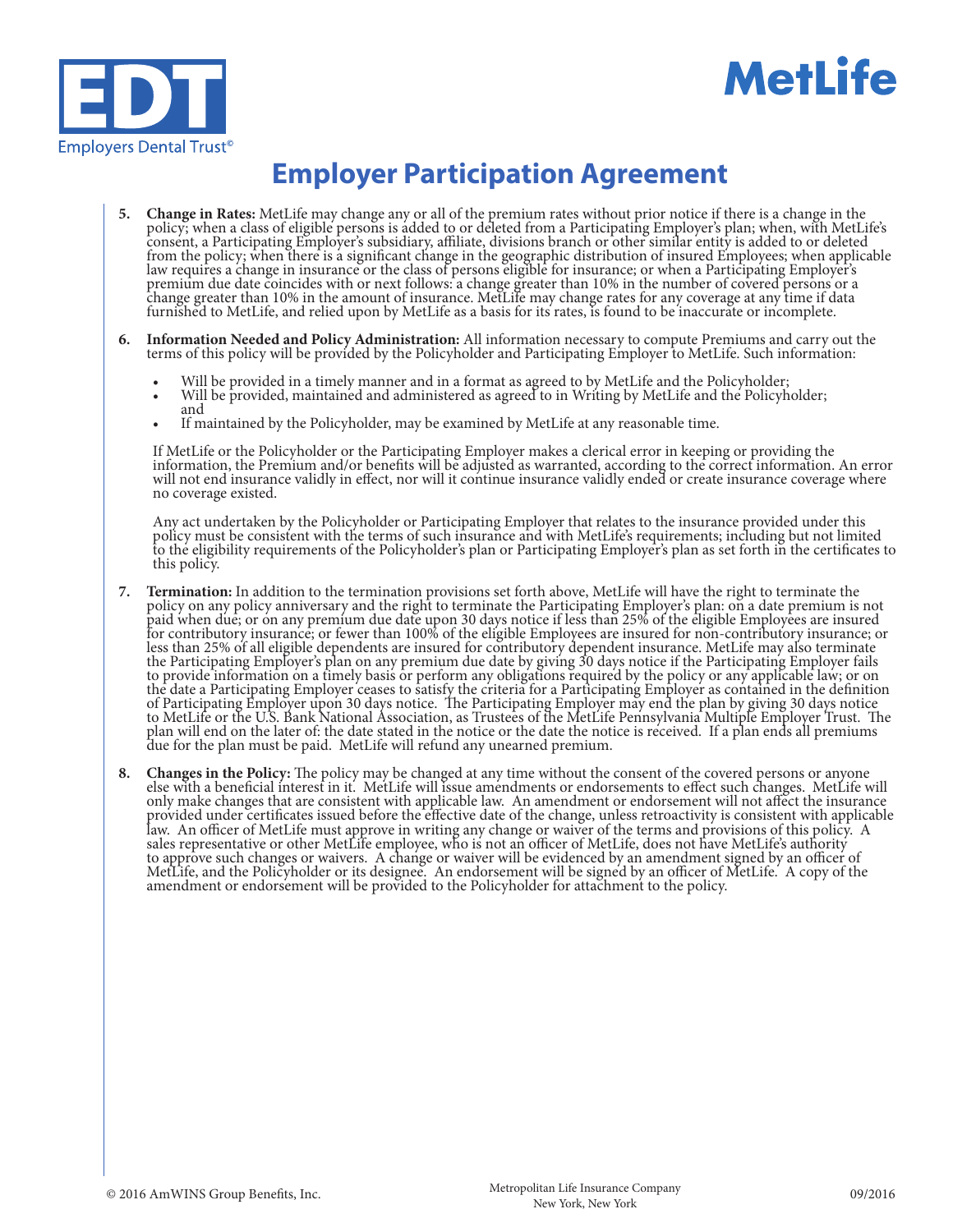



# **Employer Submission Form**

| <b>CUSTOMER INFORMATION</b>                                                                                                                                                                                                    |
|--------------------------------------------------------------------------------------------------------------------------------------------------------------------------------------------------------------------------------|
|                                                                                                                                                                                                                                |
|                                                                                                                                                                                                                                |
|                                                                                                                                                                                                                                |
|                                                                                                                                                                                                                                |
|                                                                                                                                                                                                                                |
|                                                                                                                                                                                                                                |
| Effective Date: _________________________________ Number of eligible employees:_________                                                                                                                                       |
| Coverage sold: PPO Dental                                                                                                                                                                                                      |
| Is this case a takeover from a prior carrier? $\Box$ Yes $\Box$ No                                                                                                                                                             |
| If yes, prior carrier's most recent billing statement is required with submission.                                                                                                                                             |
| Does this group have existing coverage with MetLife? $\Box$ Yes $\Box$ No                                                                                                                                                      |
|                                                                                                                                                                                                                                |
| <b>BROKER INFORMATION</b>                                                                                                                                                                                                      |
|                                                                                                                                                                                                                                |
|                                                                                                                                                                                                                                |
| Corporation Name: 1988 and 2008 and 2008 and 2008 and 2008 and 2008 and 2008 and 2008 and 2008 and 2008 and 2008 and 2008 and 2008 and 2008 and 2008 and 2008 and 2008 and 2008 and 2008 and 2008 and 2008 and 2008 and 2008 a |
|                                                                                                                                                                                                                                |
|                                                                                                                                                                                                                                |
|                                                                                                                                                                                                                                |
|                                                                                                                                                                                                                                |
|                                                                                                                                                                                                                                |
|                                                                                                                                                                                                                                |
| Is Broker appointed with MetLife? $\Box$ Yes $\Box$ No If no or unsure, please contact your MetLife Implementation team.                                                                                                       |
| Commissions Paid to: $\hfill\Box$ Writing Producer $\hfill\Box$ Brokerage                                                                                                                                                      |
| <b>GENERAL AGENCY INFORMATION</b>                                                                                                                                                                                              |
| General Agency Name (must be different than corporation name above): Amwins Group Benefits Inc. BKC 4002826                                                                                                                    |
| General Agency Writing Producer's Name (must be different than Broker's name above): Timothy J. Falanga                                                                                                                        |
| General Agency Writing Producer's Social Security #: BKR4011546                                                                                                                                                                |
|                                                                                                                                                                                                                                |
|                                                                                                                                                                                                                                |
| <sup>1</sup> For GA's with multiple locations, please specify which GA sales office/location is attached to this sold case                                                                                                     |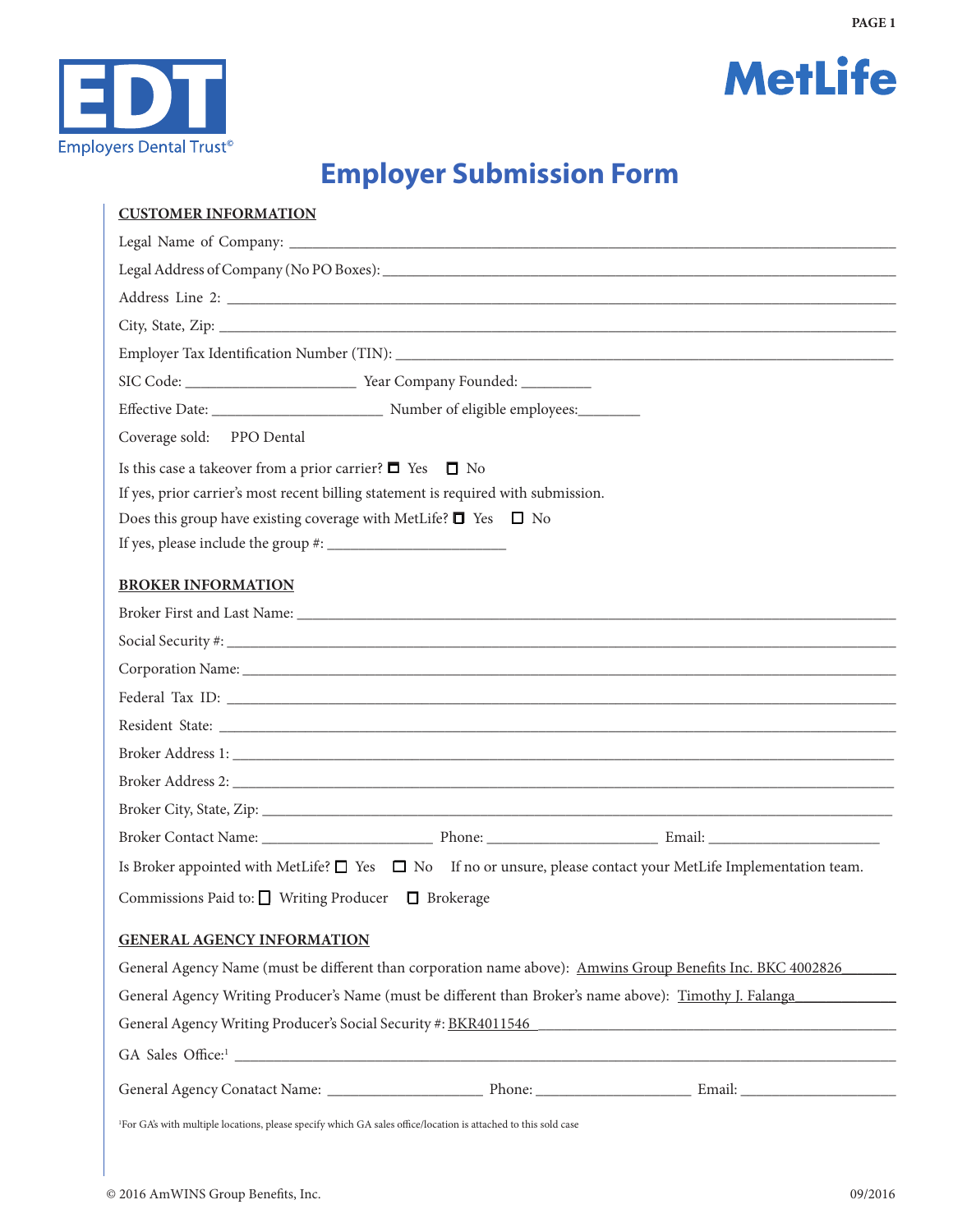



# **Employer Submission Form**

| <b>TPA INFORMATION</b>                                                                                                                                                                                                                                                    |
|---------------------------------------------------------------------------------------------------------------------------------------------------------------------------------------------------------------------------------------------------------------------------|
| TPA Name: GBS-Amwins (T00255)                                                                                                                                                                                                                                             |
| PRIMARY CONTACT/BENEFIT ADMINISTRATOR INFORMATION                                                                                                                                                                                                                         |
|                                                                                                                                                                                                                                                                           |
| (if different than legal address above)                                                                                                                                                                                                                                   |
|                                                                                                                                                                                                                                                                           |
|                                                                                                                                                                                                                                                                           |
| Contact Email: <u>Contact Email:</u> Phone: <u>Phone: Example Phone: Example Phone: Example Phone: Example Phone: Example Phone: Example Phone: Example Phone: Example Phone: Example Phone: Example Phone: Example Phone: Example Ph</u>                                 |
| CUSTOMER EXECUTIVE CONTACT INFORMATION - $\square$ Same as Above                                                                                                                                                                                                          |
|                                                                                                                                                                                                                                                                           |
|                                                                                                                                                                                                                                                                           |
| <b>ELIGIBILITY INFORMATION</b>                                                                                                                                                                                                                                            |
| Class Description: All Active Full Time Employees Number of hours worked: 30 hours                                                                                                                                                                                        |
| <b>EMPLOYEE WAITING PERIODS</b>                                                                                                                                                                                                                                           |
| For Present Employees: _________ months First of the Month                                                                                                                                                                                                                |
| For Future Employees: _________ months First of the Month                                                                                                                                                                                                                 |
| If you have additional classes or if class description or number of hours worked differs from above, please provide the<br>eligibility information mentioned above for each class in the space provided below (multiple cases must be quoted by<br>MetLife Underwriting). |
|                                                                                                                                                                                                                                                                           |
|                                                                                                                                                                                                                                                                           |
| Domestic Partners: If your state does not require domestic partner and you would like it removed, please check here:                                                                                                                                                      |
| Please Remove Domestic Partner                                                                                                                                                                                                                                            |
| PREMIUM CONTRIBUTIONS                                                                                                                                                                                                                                                     |
| Employer Contribution Percentage - If the employer pays 100% of the premium, all eligible employees must participate.                                                                                                                                                     |
| <b>Employer's Contribution On Behalf Of:</b>                                                                                                                                                                                                                              |
| <b>Dental PPO</b>                                                                                                                                                                                                                                                         |
| Employee<br>$\frac{9}{6}$                                                                                                                                                                                                                                                 |
| Dependent<br>$\frac{9}{6}$                                                                                                                                                                                                                                                |
| Section 125: Do you have a Section 125 Plan in place? □ Yes □ No                                                                                                                                                                                                          |